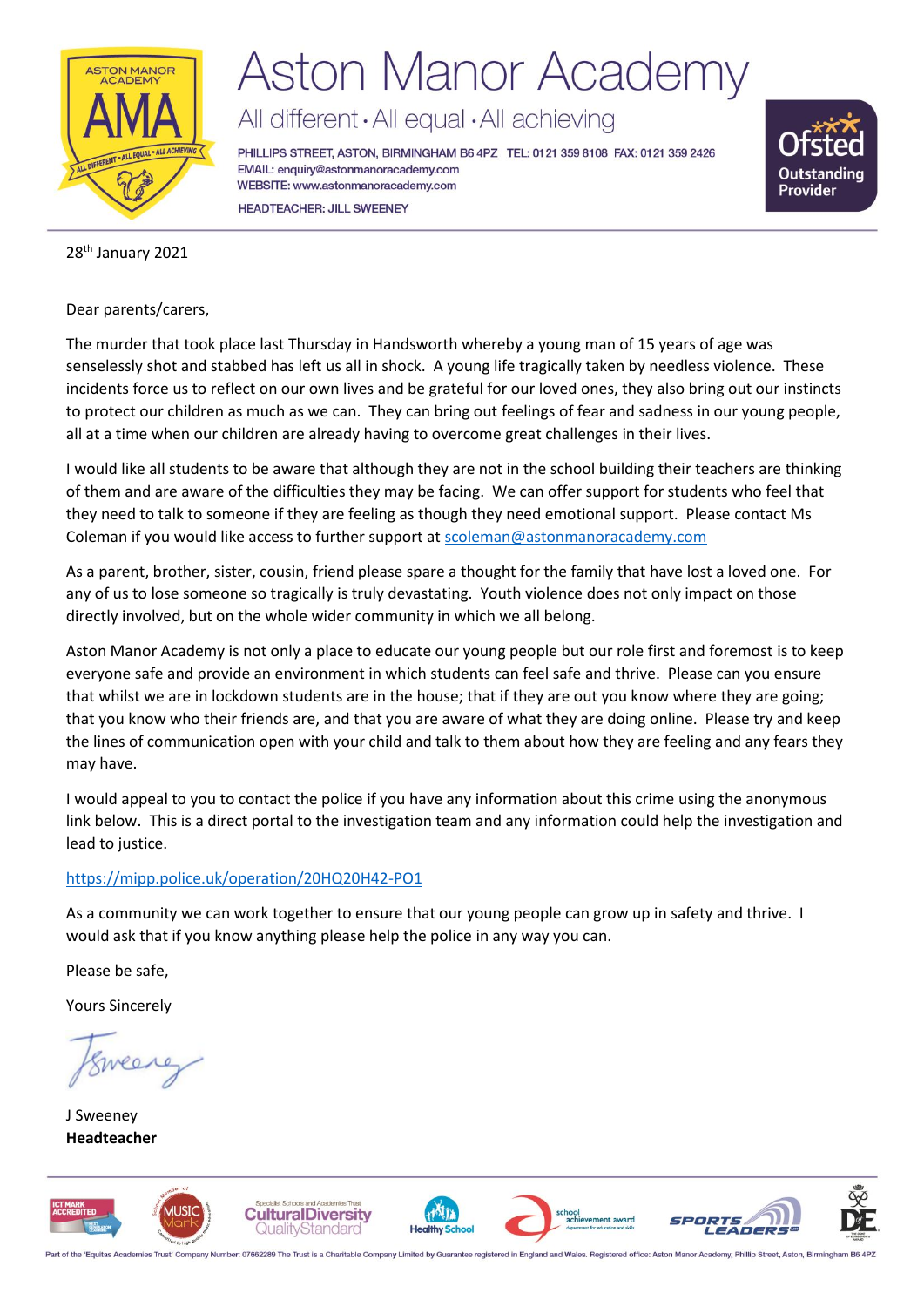

# **Aston Manor Academy**

All different · All equal · All achieving

PHILLIPS STREET, ASTON, BIRMINGHAM B6 4PZ TEL: 0121 359 8108 FAX: 0121 359 2426 EMAIL: enquiry@astonmanoracademy.com WEBSITE: www.astonmanoracademy.com **HEADTEACHER: JILL SWEENEY** 



Dear Parents/Carers and Students,

### **COUNTY LINES / EXPLOITATION INTENSIFICATION PERIOD 1ST – 14TH FEBRUARY 2021**

It is likely you have heard the term 'County Lines'. This is a growing form of criminal activity that exists nationally, regionally across the West Midlands and here in Birmingham. County Lines is a term used to describe how gangs and organised criminal networks export illegal drugs into other (mainly rural) areas by exploiting children and vulnerable adults, often without them realising it. Gang members may use coercion, intimidation, violence (including sexual violence) and weapons to do this. We are clear that this is child exploitation.

#### **WARNING SIGNS**

We want to support parents and carers to keep children safe; listed below are some warning signs of 'County Lines' exploitation for you to look out for. Often, these are behavioural changes such as:

- Returning home late, staying out all night or going missing
- Being found in areas away from home
- Increasing drug use, or being found to have large amounts of drugs on them
- Being secretive about who they are talking to and where they are going
- Unexplained absences from school, college, training or work
- Unexplained money, phone(s), clothes or jewellery
- Increasingly disruptive or aggressive behaviour
- Using sexual, drug-related or violent language you wouldn't expect them to know
- Coming home with injuries or looking particularly dishevelled
- Having hotel cards or keys to unknown places.

Birmingham schools are working together with West Midlands Police and partners, including The Children's Society, to prevent and spot signs of exploitation at the earliest opportunity. We're keen that parents are also aware of 'County Lines', know where to ask for more support if they are worried and know that you will be listened to and supported.

If you have any concerns about your child, speak to them calmly and explain the risks and consequences. You may wish to contact a member of the Pastoral Team at school if you feel you need support or believe your child is at risk. We can talk through your concerns and plan a way forward together. Please take a look at the below link, here you will find useful guidance on the referrals to make if you have concerns.

[http://www.lscpbirmingham.org.uk/child-](http://www.lscpbirmingham.org.uk/child-exploitation#:~:text=The%20Birmingham%20Safeguarding%20Children%20Partnership,with%20children%20and%20young%20people.)

[exploitation#:~:text=The%20Birmingham%20Safeguarding%20Children%20Partnership,with%20children%20and](http://www.lscpbirmingham.org.uk/child-exploitation#:~:text=The%20Birmingham%20Safeguarding%20Children%20Partnership,with%20children%20and%20young%20people.) [%20young%20people.](http://www.lscpbirmingham.org.uk/child-exploitation#:~:text=The%20Birmingham%20Safeguarding%20Children%20Partnership,with%20children%20and%20young%20people.)

If you or your child are aware that other young people in school or the community are at risk of 'County Lines' or any criminal exploitation, you should contact the police directly via 101. Alternatively, you can contact Crimestoppers anonymously on 0800 555 111 or vi[a www.crimestoppers-uk.org.](http://www.crimestoppers-uk.org/) If a crime is taking place or a life is in danger, call 999 immediately.